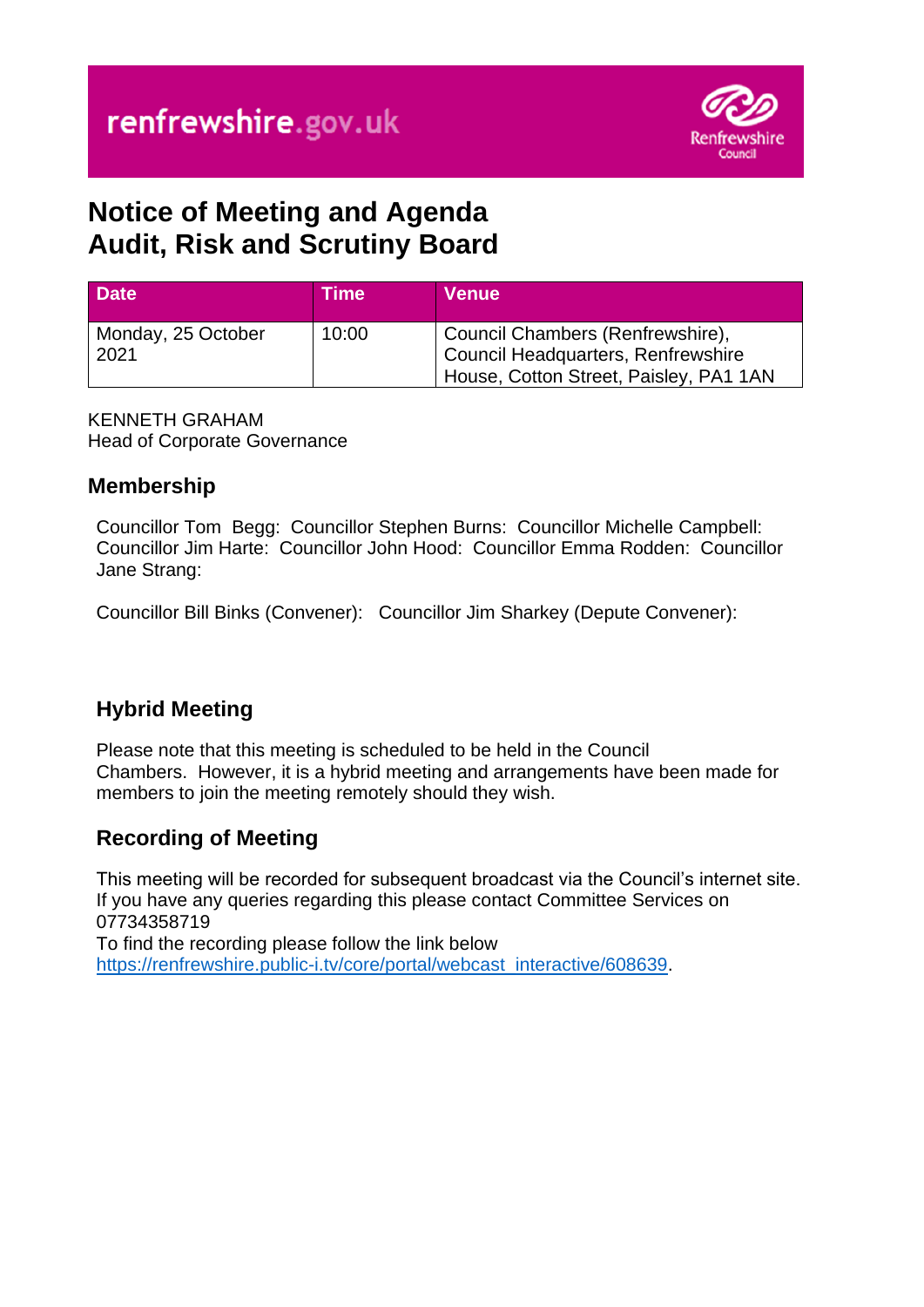#### **Apologies**

Apologies from members.

#### **Declarations of Interest**

Members are asked to declare an interest in any item(s) on the agenda and to provide a brief explanation of the nature of the interest.

### **AUDIT**

#### **1 Summary of Internal Audit Reports for period 01 July to 1 - 8 30 September 2021**

Report by Chief Auditor.

**2 Internal Audit and Counter Fraud Progress and Performance for Period 1 July to 20 September 2021 9 - 16**

Report by Chief Auditor.

### **MONITORING & REVIEWING SERVICE DELIVERY PERFORMANCE POLICIES AND PRACTICE**

|  | 2020/21 Complaints Handling Performance | 17 - 28 |
|--|-----------------------------------------|---------|
|--|-----------------------------------------|---------|

Report by Chief Executive.

### **ANNUAL PROGRAMME**

**4 Review of Bus Deregulation and Effect on Transport Services in Renfrewshire - Lead Officer Jamie Mackie 29 - 34**

Report by Lead Officer.